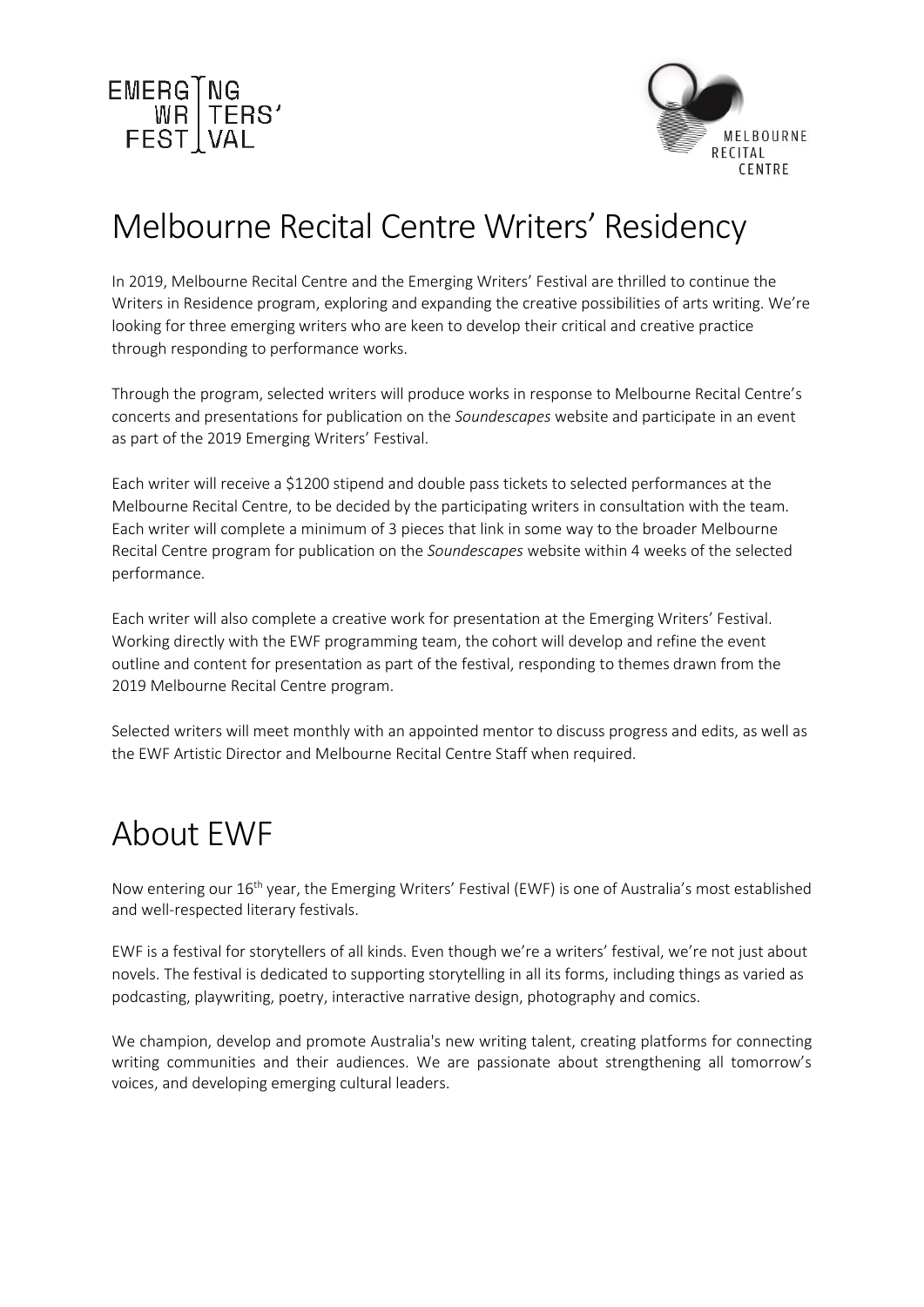



## About Melbourne Recital Centre

Melbourne Recital Centre is a live music venue of and for the 21st century: celebrating the past, welcoming the present and imagining the future, it is a place where artists and audiences are invited to engage, challenge and explore.

With a unique focus on music, the Centre presents and hosts hundreds of concerts each year in the 1000-seat Elisabeth Murdoch Hall, 150-seat Primrose Potter Salon and its surrounding spaces, representing the pinnacle of the art form as practised by Australian and international performers in a dazzlingly diverse array of styles, from early music to post-rock.

In 2017/2018, Melbourne Recital Centre welcomed 200,000 attendees and presented or hosted 580 events, continuing to expand its reputation as one of the world's finest music venues and creating a place where bold musicians want to perform and passionate audiences value the intimacy and quality of music-making.

## The Program

The Residency program aims to explore the expansive possibilities of arts writing, blurring boundaries between the critical and creative, the personal and the performative.

The aims of the residency are to:

- Provide professional development opportunities for emerging writers
- Provide opportunities to write creatively about music
- Engage MRC audiences and staff in a creative project about music
- Expand our understanding of, and responses to, music performance across a variety of styles and genres

#### A Note on Form

The residency supports the creation of work that defies categorisation, and draws new and interesting parallels in response to the Melbourne Recital Centre's programming. Experimental and hybrid approaches to non-fiction, and work that takes a creative and critical approach to engaging with broader socio-cultural dialogues surrounding music, arts and performance are encouraged.

#### Pitch Process

At the start of the program, there will be a brief editorial meeting with the *Soundescapes* editor to introduce participating artists to *Soundescapes*, and provide a basic style guide and a few examples of successful pieces.

Artists will be asked to email brief pitches to the *Soundescapes* team for each of their pieces, detailing the event they'd like to attend as well as a proposed angle and form for the piece. Pending acceptance, the writers will then work with their mentor to develop the piece through a drafting process before submitting the final work.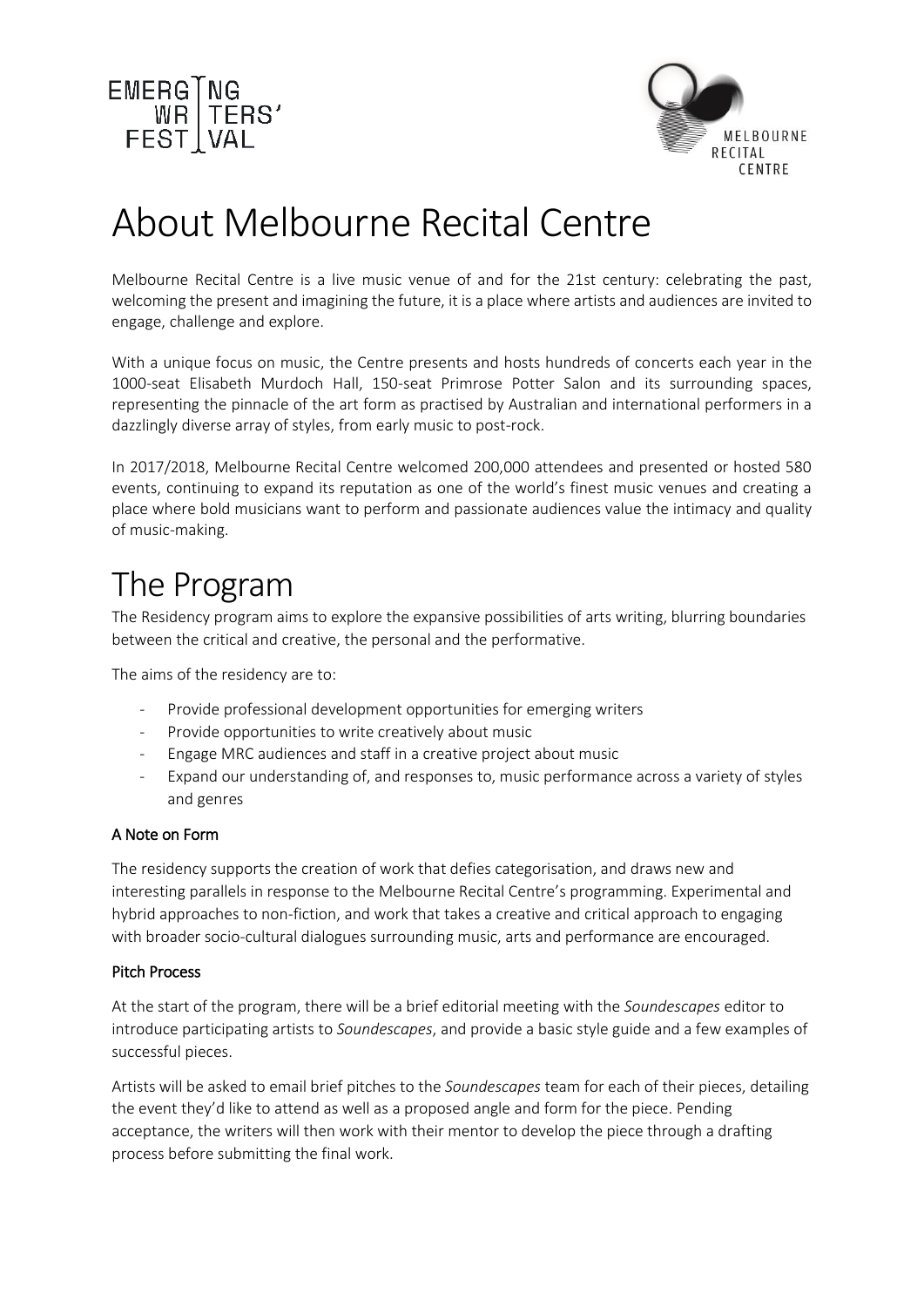



## The Writers

We're looking for three emerging writers who:

- Work in any form of storytelling that has an outcome which can be published on Melbourne Recital Centre's digital channels – including but not limited to criticism, poetry, podcasts, comics and fiction
- Have a clear sense of what benefits participating in the residency would have for personal development and their creative / career writing practice
- Are excited by the idea of experimental approaches to arts writing, and cross-disciplinary conversations and inspiration

## Key Dates

**Tuesday 8 January:** Writers' Residency call-out opens

**Tuesday 12 February:** Call-out closes

**Monday 18 February:** Selected writers notified

**Monday 25 February:** First writers' meeting, 5-6pm at Melbourne Recital Centre

**March:** Selection of concerts and outline of angle / ideas for pieces

**Week of 11 March:** First writers' meeting, time TBC at Melbourne Recital Centre

**Week of 8 April:** Second writers' meeting, time TBC at Melbourne Recital Centre

**Week of 6 May:** Third writers' meeting, time TBC at Melbourne Recital Centre

**Week of 3 June:** Fourth writers' meeting, time TBC at Melbourne Recital Centre

**June 19-29:** Emerging Writers' Festival 2018

**Week of 8 July:** Fifth writers' meeting, time TBC at Melbourne Recital Centre

**Week of 5 August:** Final writers' meeting, time TBC at Melbourne Recital Centre